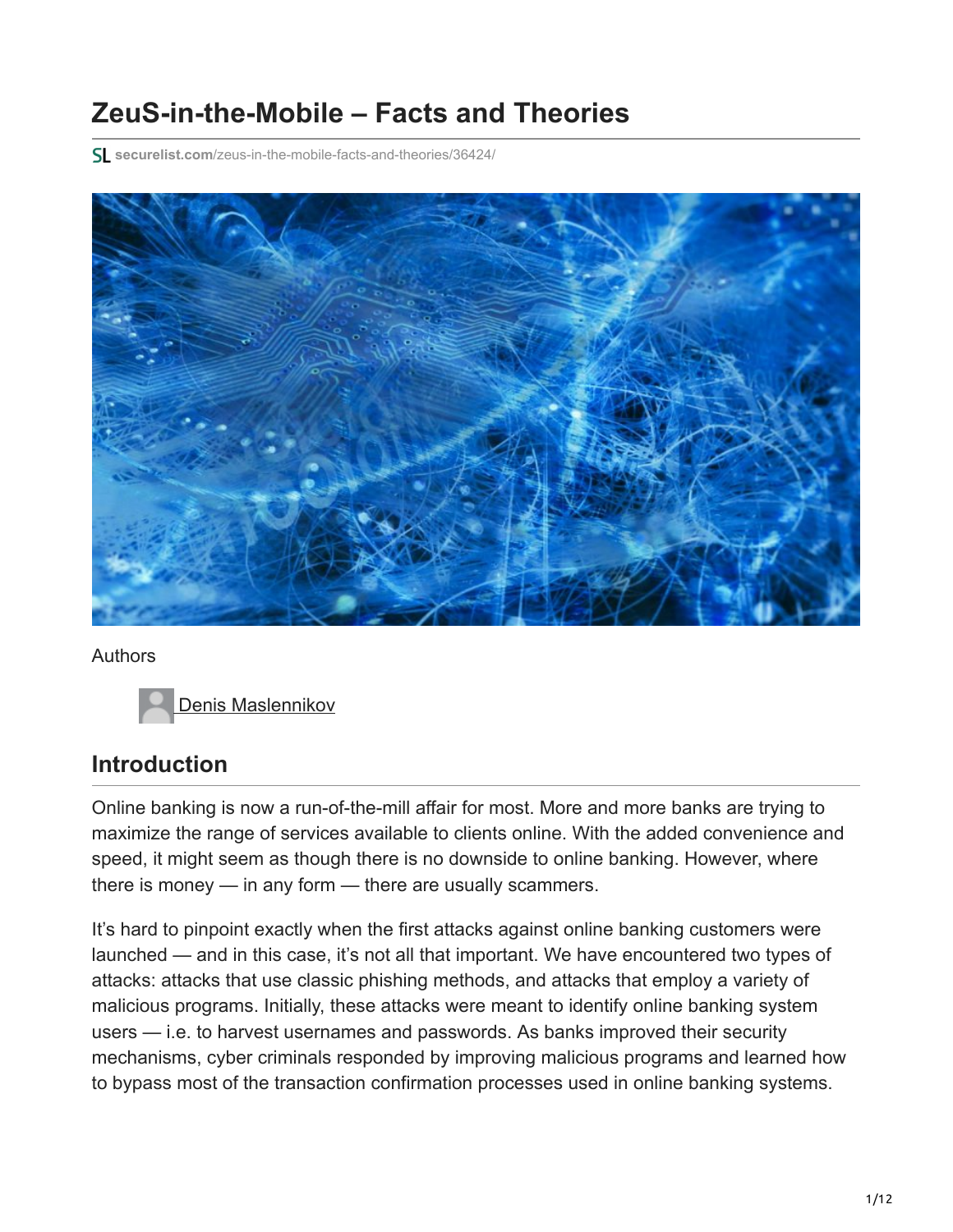These days, the most popular security features of online banking services are TAN codes (Transaction Authentication Number) with digital signatures. In some cases, banks send TAN codes via a text message (these are called mTANs, or mobile transaction authentication numbers). Prior to September 2010, there were no recorded instances of attacks using mTAN codes. In 2009, rumors went around that hackers were buying up Nokia 1100s in bulk for tens of thousands of dollars — not just any 1100s, but specifically ones that were manufactured at a factory in Bochum, Germany. Allegedly, these particular handsets had special features (or vulnerabilities?) that made it possible to intercept all text messages, including those containing mTAN codes. However, no such cases were ever confirmed.

When the ZeuS Trojan for mobile platforms (aka ZeuS-in-the-Mobile, or ZitMo) came out in late September 2010, it became the first malicious program designed to steal mTAN codes. This article will discuss ZitMo in detail.

# **ZitMo's plan of attack**

Mobile ZeuS, or Trojan-Spy.\*.Zitmo, was designed for one sole purpose: to quickly steal mTAN codes without mobile users noticing. The first important thing to point out is that ZitMo works in close collaboration with the regular ZeuS Trojan. By the regular ZeuS we will mean a modification of the Trojan that targets the Win32 platform and which is classified as Trojan-Spy.Win32.Zbot by Kaspersky Lab.

Readers may recall that ZeuS for PCs running on Windows has been around for some time now. Its first modifications appeared back in 2007. Check out Dmitri Tarakanov's article for more about [ZeuS.](https://securelist.com/zeus-on-the-hunt/36289/)

What happens when a user whose computer is infected with ZeuS gets ready to log in to an online banking system? The user attempts to navigate to his bank's webpage and log into the system. The PC version of ZeuS registers that the victim is going to an address of interest, and modifies this webpage in the browser so that the personal data entered by the user for authentication is not sent to the bank, but to the ZeuS botnet command center.



#### **How ZeuS works**

Sometime in September 2010, malicious users added a new function to the PC-based ZeuS. The way it worked remained more or less the same, only now a modified authentication page would also ask the user to enter data about their mobile device (the make, model, and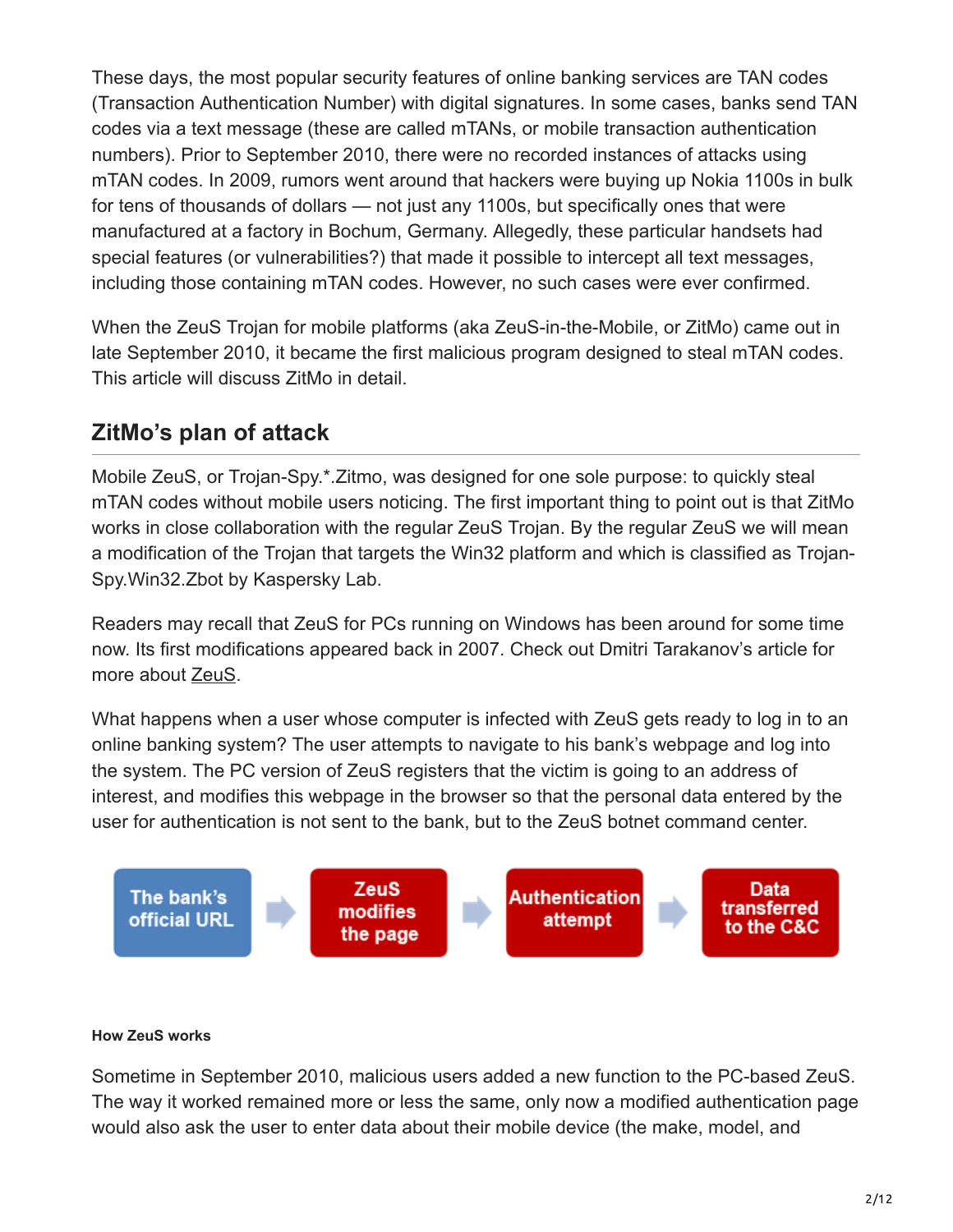telephone number) in addition to their username and password. Users were told that the data was requested for the alleged purpose of certificate updates.

| INFORMACIÓN IMPORTANTE ACERCA DE LA SEGURIDAD<br>Por favor elija la marca y el modelo de su teléfono                                                          |  |
|---------------------------------------------------------------------------------------------------------------------------------------------------------------|--|
| Nokia<br>5130 XpressMusic<br>$\checkmark$<br>$\checkmark$                                                                                                     |  |
| ¿Si el teléfono no existe en la lista?                                                                                                                        |  |
| Su teléfono: Nokia 5130 XpressMusic<br>El número de teléfono registrado :                                                                                     |  |
|                                                                                                                                                               |  |
| El link para la instalación del certificado móvil digital será enviado al número por SMS, recibido el SMS con el link por favor baje e instale la aplicación. |  |

**A portion of an online banking authentication page which has been modified by malicious users. This page asks users to enter information about their telephone model and number. (Source: [http://securityblog.s21sec.com/2010/09/zeus-mitmo-man-in-mobile-ii.html\)](http://securityblog.s21sec.com/2010/09/zeus-mitmo-man-in-mobile-ii.html)**

Sooner or later, users who provided information to malicious users about their cell phones would receive a text messages asking them to install a new security certificate. This "security certificate" could be downloaded via a link that was provided in the text message. However, this "certificate" was in fact the mobile version of the ZeuS Trojan. If the user followed the link, downloaded and installed the application, then his mobile phone would be infected by ZitMo, the primary function of which is to send a text message to a malicious user's phone as specified in the body of the Trojan.

ZitMo is still spread in the same way: users download it to their mobile devices under the assumption that it is legitimate software.

The malicious users who successfully used the PC-based ZeuS to steal personal user data for online banking systems and infect victims' phones with ZitMo were thus able to overcome the last barrier of online banking security systems: the mTAN code. By entering a user's login and password, they were able to access their bank accounts and conduct transactions (such as transferring money from the user's account to their own bank accounts). These transactions required additional authentication using a code sent by the bank via text message to the client's phone. After the client submitted a transaction request, the bank would send the client an authentication code. The code would be sent to the ZitMo-infected handset, which immediately forwarded it to the malicious user's number, who would then use the stolen mTAN to authenticate the transaction. And the victim would be none the wiser.

The attacks are generally orchestrated as follows: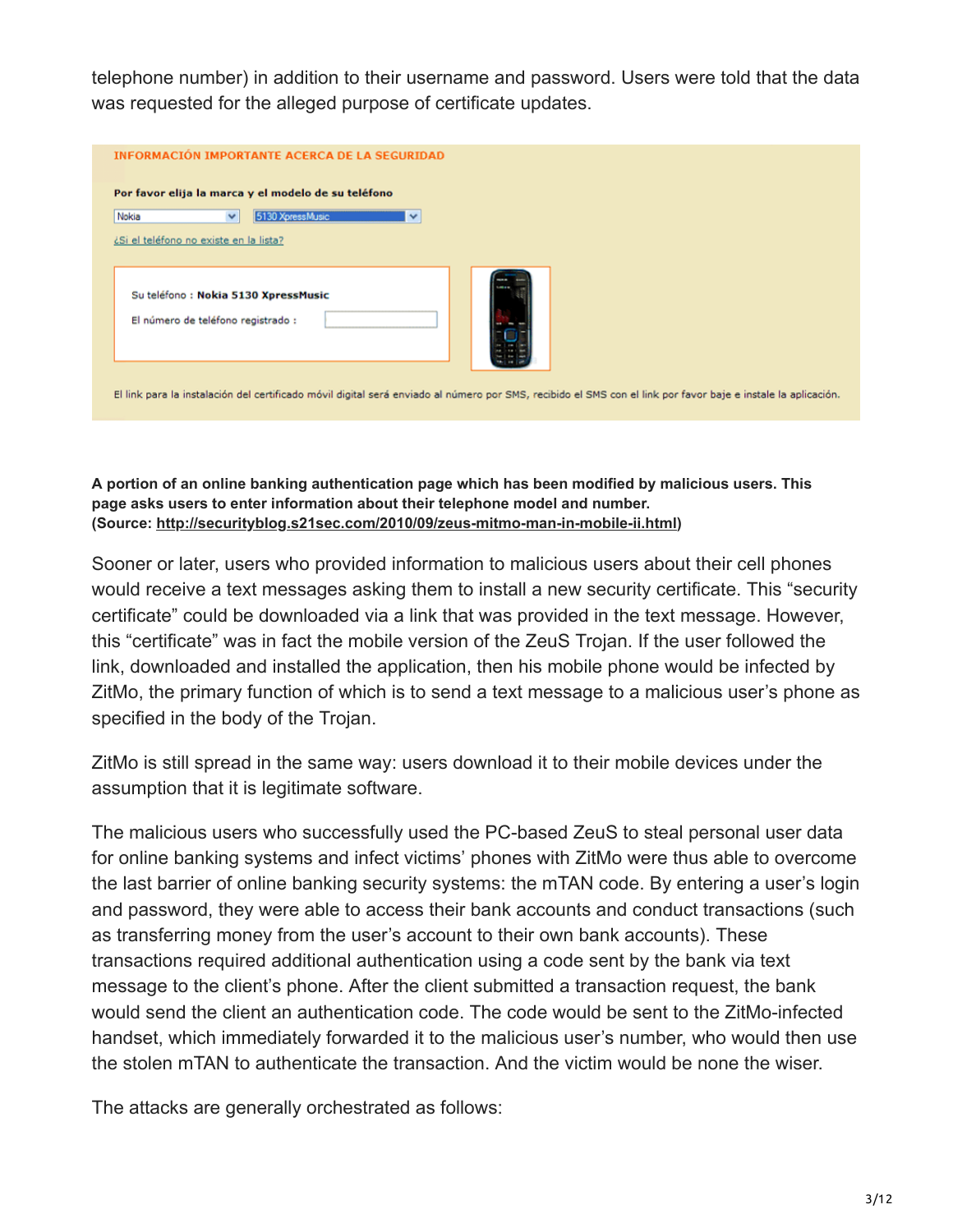- 1. Cyber criminals use the PC-based ZeuS to steal the data needed to access online banking accounts and client cell phone numbers.
- 2. The victim's mobile phone (see point 1) receives a text message with a request to install an updated security certificate, or some other necessary software. However, the link in the text message will actually lead to the mobile version of ZeuS.
- 3. If the victim installs this software and infects the phone, the malicious user can then use the stolen personal data and attempt to make cash transactions from the compromised account, but still needs an mTAN code to authenticate the transaction.
- 4. The bank sends out a text message with the mTAN code to the client's mobile phone.
- 5. ZitMo forwards the text message with the mTAN code to the malicious user's phone.
- 6. The malicious user is then able to use the mTAN code to authenticate the transaction.

### **Known attacks**

ZitMo's was first detected on September 25, 2010. At that time, the Spanish-based data security company S21sec had written about this threat (see:

[http://securityblog.s21sec.com/2010/09/zeus-mitmo-man-in-mobile-i.html\)](http://securityblog.s21sec.com/2010/09/zeus-mitmo-man-in-mobile-i.html). However, it was not clear which banks were targeted. All of the data available leads us to believe that the victims were clients of one Spanish bank.

After that article was published, antivirus companies began their own research. S21sec reported it had detected ZitMo on two different mobile platforms: Symbian and BlackBerry. Examples of the malicious program for Symbian were quickly found, but for a long time the mobile version of ZeuS for BlackBerry existed only in theory and on paper as no one was able to get their hands on a sample.

A Polish blogger wrote about the second ZitMo attack on 21 February 2011 (see: [http://niebezpiecznik.pl/post/zeus-straszy-polskie-banki/\)](http://niebezpiecznik.pl/post/zeus-straszy-polskie-banki/) and the names of the banks whose clients were being targeted finally came to light: ING and mBank.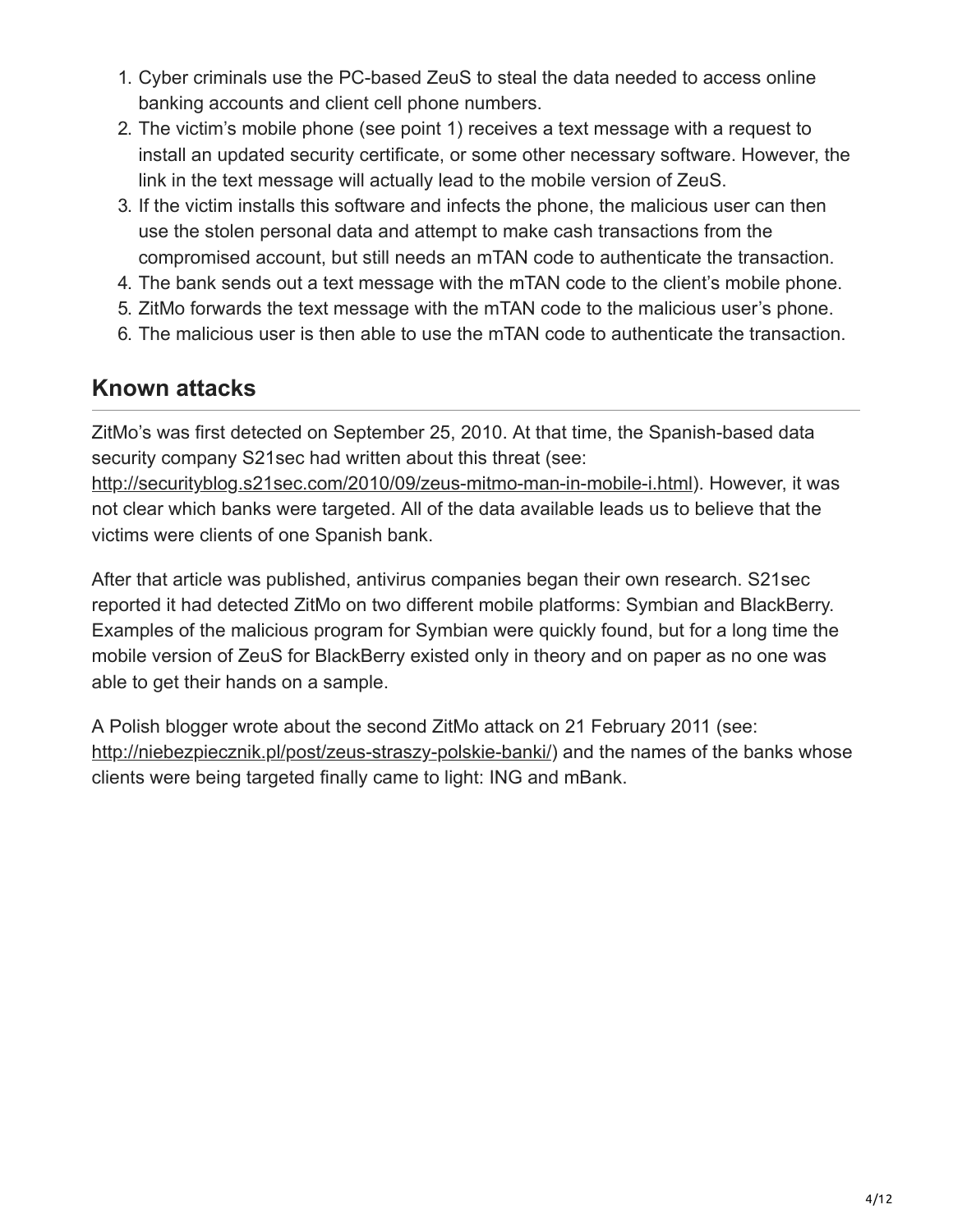

### **ING BankOnLine**

| OSIGANIGHIG   DETMECTGHZMAO   L'EÑMOCIC   LOUIDC   PLANAI   COSANIGT                                       |                                 |               |                                                                                                                                                |       |          |         |         |                            |                                                                                                                          |
|------------------------------------------------------------------------------------------------------------|---------------------------------|---------------|------------------------------------------------------------------------------------------------------------------------------------------------|-------|----------|---------|---------|----------------------------|--------------------------------------------------------------------------------------------------------------------------|
|                                                                                                            |                                 |               |                                                                                                                                                |       |          |         |         |                            | → Wviście                                                                                                                |
| Strona główna                                                                                              | Przelewy                        | Rachunki      | Oszczędności                                                                                                                                   | Karty | Kredyty  | Kontakt | Wnioski | bankujesz-<br>kupujesz\,pl |                                                                                                                          |
| Zalogowany użytkownik:                                                                                     |                                 |               |                                                                                                                                                |       |          |         |         |                            | Ostatnie logowanie: 2011-02-09 16:29 Adres IP: 127.0.0.1<br>Nieudane Iogowanie: 2011-02-09 16:28 Adres IP: 91.149.226.35 |
| Ważna informacja dotycząca bezpieczeństwa                                                                  |                                 |               |                                                                                                                                                |       |          |         |         |                            |                                                                                                                          |
| Proszę wybrać markę i model telefonu<br>Proszę wybrać<br>Co robić, jeśli mojego telefonu nie ma na liście? |                                 | Proszę wybrać |                                                                                                                                                | v     |          |         |         |                            |                                                                                                                          |
| Telefon komórkowy:                                                                                         | Wybrany telefon komórkowy : -/- |               |                                                                                                                                                |       |          |         |         |                            |                                                                                                                          |
| zainstalować załącznik                                                                                     |                                 |               | Link do zainstalowania mobilnego cyfrowego certyfikatu zostanie wysłany na numer za pomocą sms, po otrzymaniu sms z linkiem należy go pobrać i |       | Dalej >> |         |         |                            |                                                                                                                          |

#### **ZeuS's modification of ING's online banking web page (Source: <http://niebezpiecznik.pl/post/zeus-straszy-polskie-banki/>)**

The list of targeted platforms also grew, and now included smartphones running on Windows Mobile.

At that point, only the ZitMo attacks described above had been detected. It remains unclear whether other attacks had taken place. If so, then they will probably not be discussed in public.

## **Platforms**

At the time of this article's publication (October 2011), various modifications of ZitMo had been detected for the following platforms: Symbian, Windows Mobile, BlackBerry and Android.

Above, we described the general sequence of events that occur during attacks and the main objective of the mobile version of ZeuS, i.e. to obtain text messages with mTAN codes. The functions for ZitMo versions targeting different platforms (save for Android) are identical, although it's still important to take a closer look at the individual versions for each mobile platform.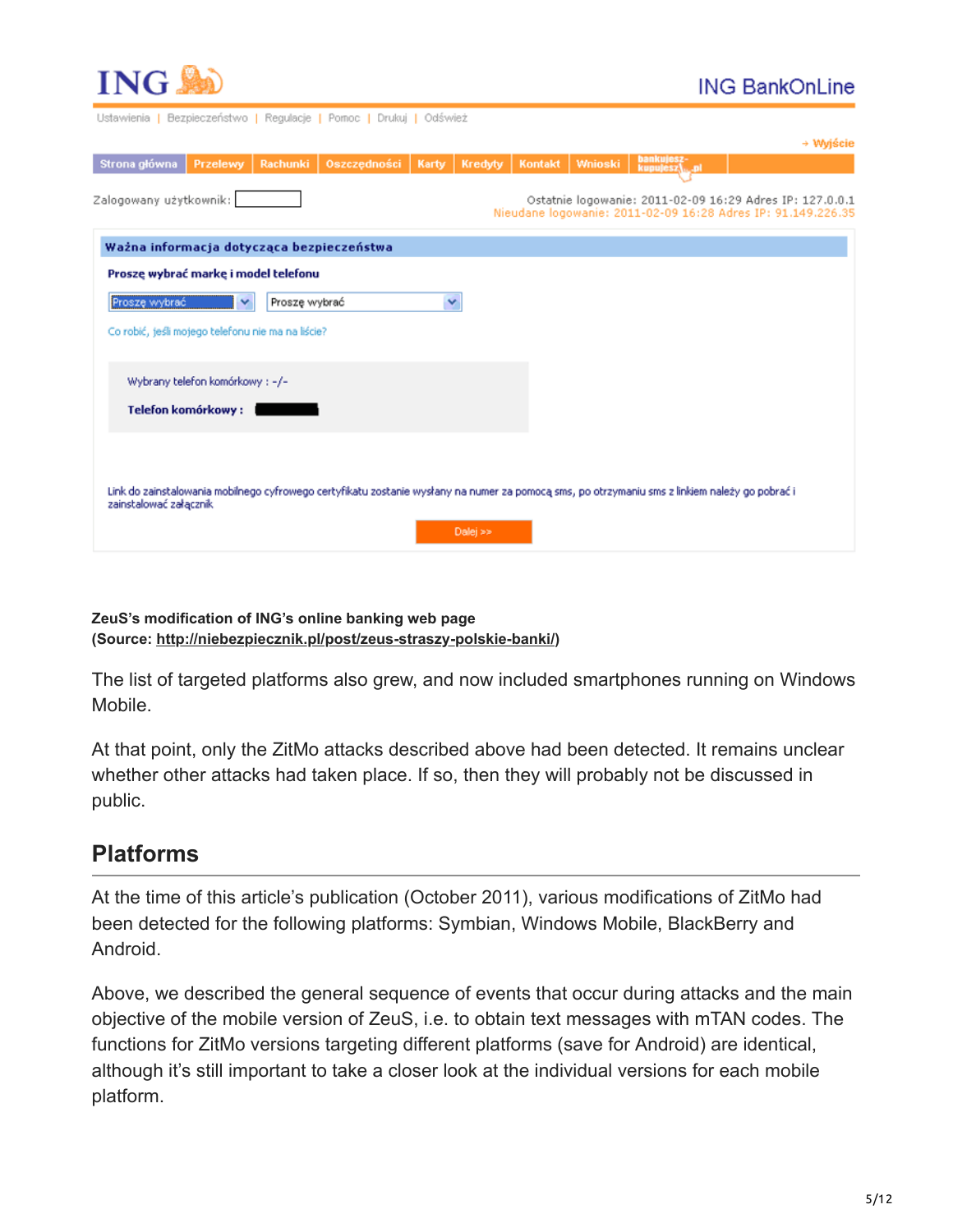For starters, let us take a look at one crucial and interesting detail of all ZitMo versions, with the exception of Android. A Trojan running on a smartphone is controlled by commands that are received via text message. So essentially, ZitMo is a text-bot, the C&C of which is another telephone, or to be more precise, a telephone number.

By July 2011, the following C&C numbers had been identified:

- $+44778148***$
- $+44778148***$
- $+44778148***$
- $+44778620***$
- $+44778148***$

These are all UK numbers. Is this indirect evidence that the authors of the malicious program were located in the UK during the attack? It's possible.

### **Symbian**

The ZitMo version for Symbian was the first sample of this threat obtained by antivirus companies (in late September 2010). Another point worth mentioning is that this malicious program was given a legitimate digital signature (which has since been recalled).

| <b>Certificate details</b> | $\boldsymbol{\mathsf{x}}$                    |
|----------------------------|----------------------------------------------|
| Field                      | Value                                        |
| Version                    | V3                                           |
| Serial number              | 00.94 c6.00.01.00.23.86 f6 a7 ef f0.5d aa.97 |
| Signature algorithm        | sha IRSA                                     |
| Issuer                     | Symbian CA I, Symbian Limited, GB            |
| Valid from                 | January 17, 2011, 11:46:51 (UTC)             |
| Valid to                   | January 17, 2021, 11:46:51 (UTC)             |
| Subject                    | ANUJ MOBILITY SA INDIA LIMITED, Symbi        |
| Public key                 | RSA (1024 Bits)                              |
|                            |                                              |

**One of ZitMo's digital signatures**

So how does ZitMo for Symbian operate?

Immediately after a smartphone is infected, the Trojan sends the text message 'App installed OK' to the C&C number, thus notifying the malicious users that the program has been installed and is ready to accept commands. ZitMo then creates a database named NumbersDB db with three tables: tbl\_contact, tbl\_phone, and tbl\_history.

After infection, ZitMo can receive text messages from the C&C number with the following commands:

- ADD SENDER
- REM SENDER
- SET SENDER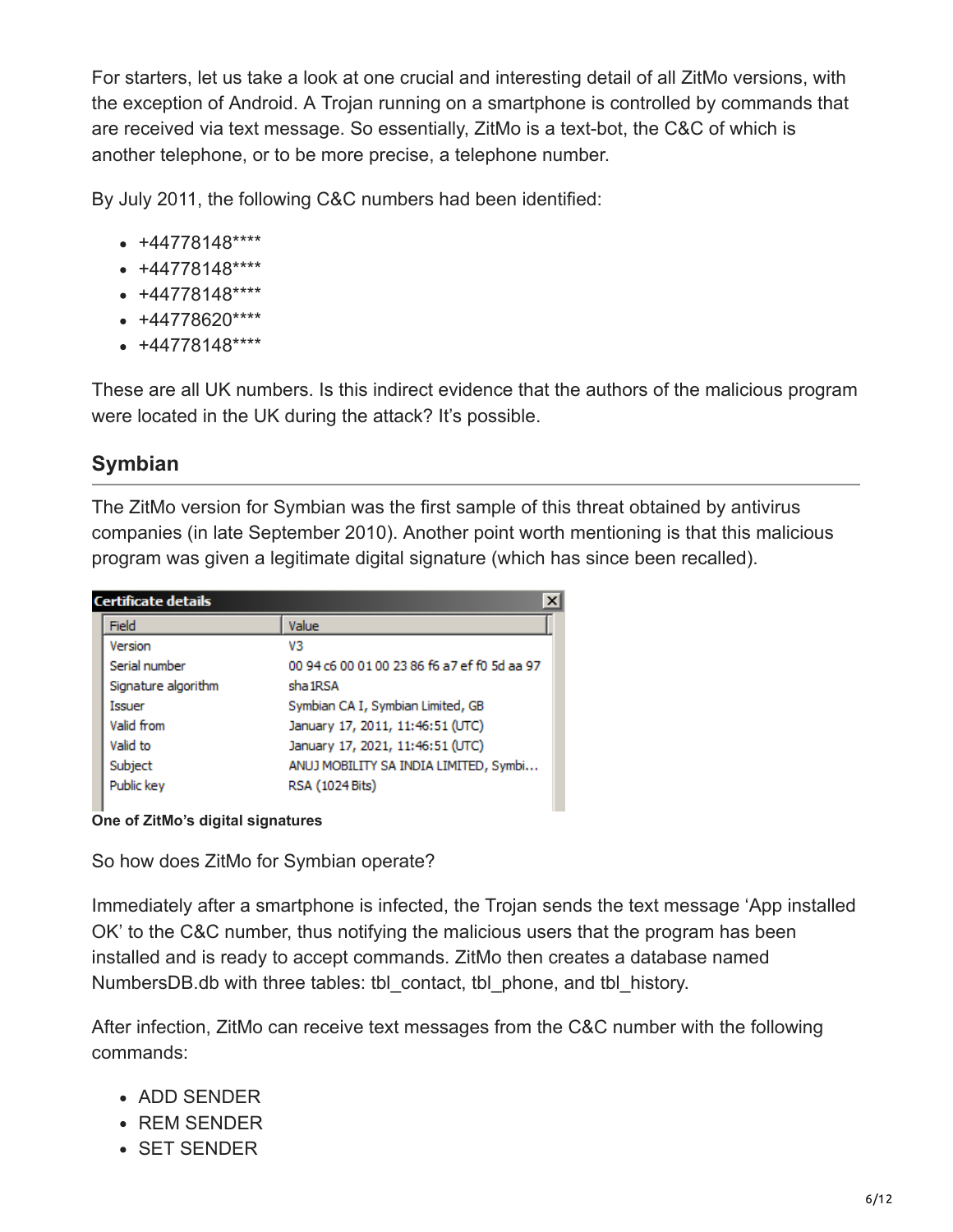- SET ADMIN
- BLOCK ON or OFF
- ON or OFF

The ADD SENDER command is one of the most critical for ZitMo, since it orders the forwarding of text messages from specified telephone numbers (the numbers which banks use to send mTAN codes via text message) to the C&C number. In other words, this command activates the forwarding of text messages with authentication codes for transactions executed by malicious users.

The REM SENDER command ends the forwarding of text messages from the number specified in the command to the C&C number.

The SET SENDER command allows the malicious users to update the telephone number from which the text messages are forwarded to the C&C.

The SET ADMIN command lets malicious users change the C&C number. This is the only command that can be sent to an infected mobile device from a telephone number other than the C&C number, enabling malicious users to change the command center.

The BLOCK ON/BLOCK OFF commands allow malicious users to block or unblock all incoming and outgoing calls.

The ON/OFF command allows the malicious users to switch ZitMo on and off.

ZitMo does not contain any "personal" commands and is designed with one goal in mind: to transfer text messages with mTAN codes.

The second version of ZitMo, detected in a second identified attack, was slightly different from the first, but only negligibly. First of all, what is clear is that the C&C number was different. However, the country code (UK) in this number remained the same. Second, ZitMo began to scan both incoming and outgoing text messages, which is a bit strange, since the primary objective of the Trojan is to harvest mTAN codes. The third difference is that 'App installed OK' text messages were sent every time a SET ADMIN command was successfully received and executed. Previously these messages were only sent after a Trojan was installed.

### **Windows Mobile**

ZitMo for Windows Mobile was detected during the Trojan's second known attack, which also involved the Symbian version. It comes as no surprise that the C&C number for both the Windows Mobile and Symbian versions of the threat was the same.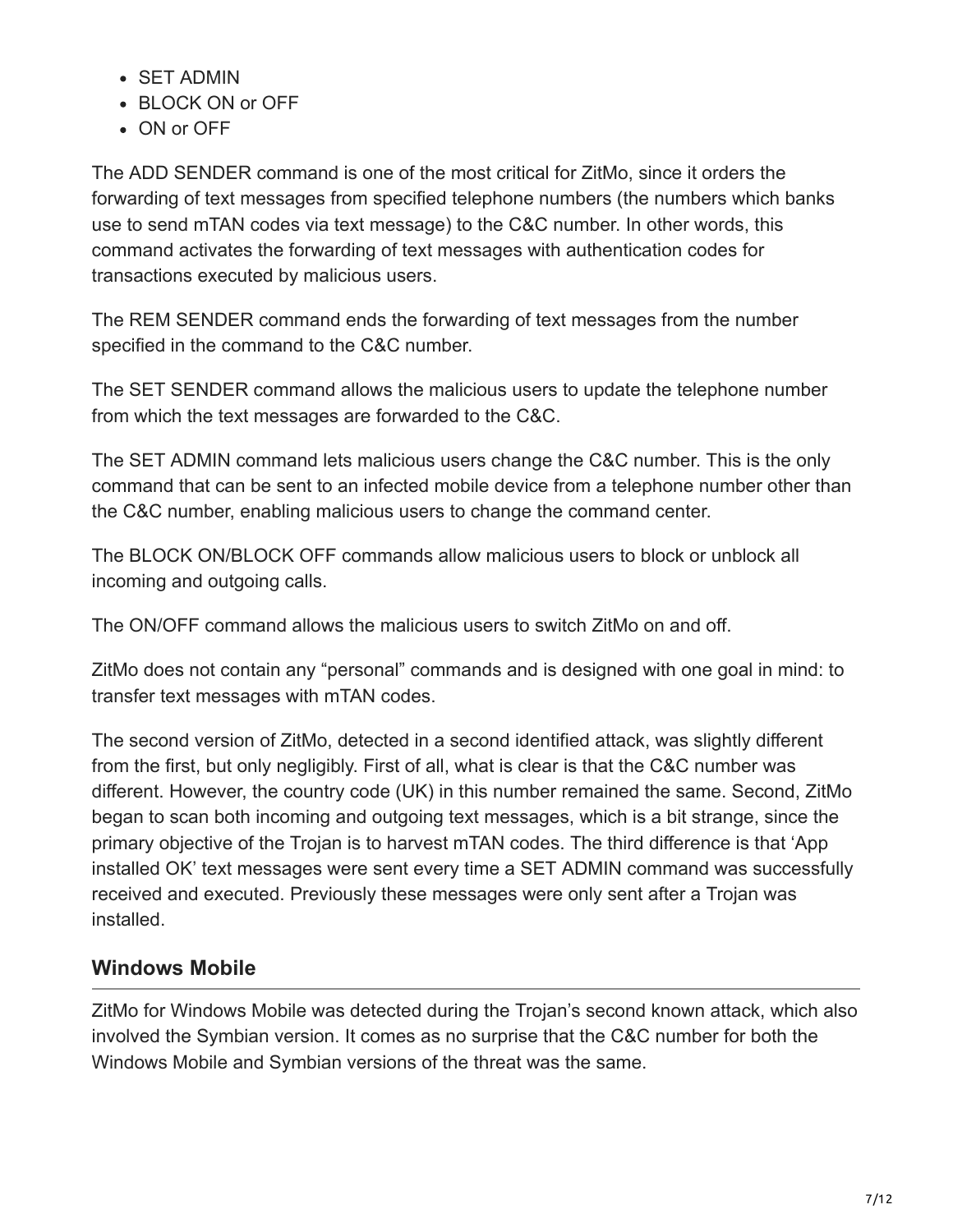

#### **A fragment of code from Trojan-Spy.WinCE.Zitmo.a**

|          |  |  |  |  |  |  |  |  | 0000E3C4 E8 E3 00 00 81 9C 00 00 B5 9C 00 00 04 FD 00 00 my6b}b¤<br>0000E3D4 31 36 43 53 65 74 74 69 6E 67 73 48 61 6E 64 6C 16CSettingsHandl<br>0000E3E4 65 72 00 00 84 F9 00 00 D4 E3 00 00 38 FD 00 00 pr 0. In 88 |
|----------|--|--|--|--|--|--|--|--|-----------------------------------------------------------------------------------------------------------------------------------------------------------------------------------------------------------------------|
|          |  |  |  |  |  |  |  |  |                                                                                                                                                                                                                       |
| 0000E404 |  |  |  |  |  |  |  |  | <u>да на представите се примерен во 1909 година, во 1909 година, во 1909 година, во 1911 година, во 1911 година, </u>                                                                                                 |
|          |  |  |  |  |  |  |  |  | 0000E414 21 00 00 00 43 00 3A 00 5C 00 70 00 72 00 69 00 :C.:.\.p.r.i.                                                                                                                                                |
|          |  |  |  |  |  |  |  |  | 0000E424 76 00 61 00 74 00 65 00 5C 00 32 00 30 00 30 00 v.a.t.e.\.2.0.0.                                                                                                                                             |
|          |  |  |  |  |  |  |  |  | 0000E434 33 00 39 00 45 00 33 00 30 00 50 00 73 00 65 00 3.9.E.3.0.\.s.e.                                                                                                                                             |

#### **A fragment of code from Trojan-Spy.SymbOS.Zitmo.b**

There are no differences in the functions between the Windows Mobile and Symbian versions of ZitMo. The Trojan is capable of receiving and executing the same commands on both platforms.

### **BlackBerry**

The BlackBerry version of ZitMo turned out to be quite complex and a bit of a mystery. The threat was first identified in the same blog which announced the first confirmed appearance of ZitMo. But after five months of research, antivirus companies could not detect any files associated with ZitMo for BlackBerry and some people began to speculate that there was, in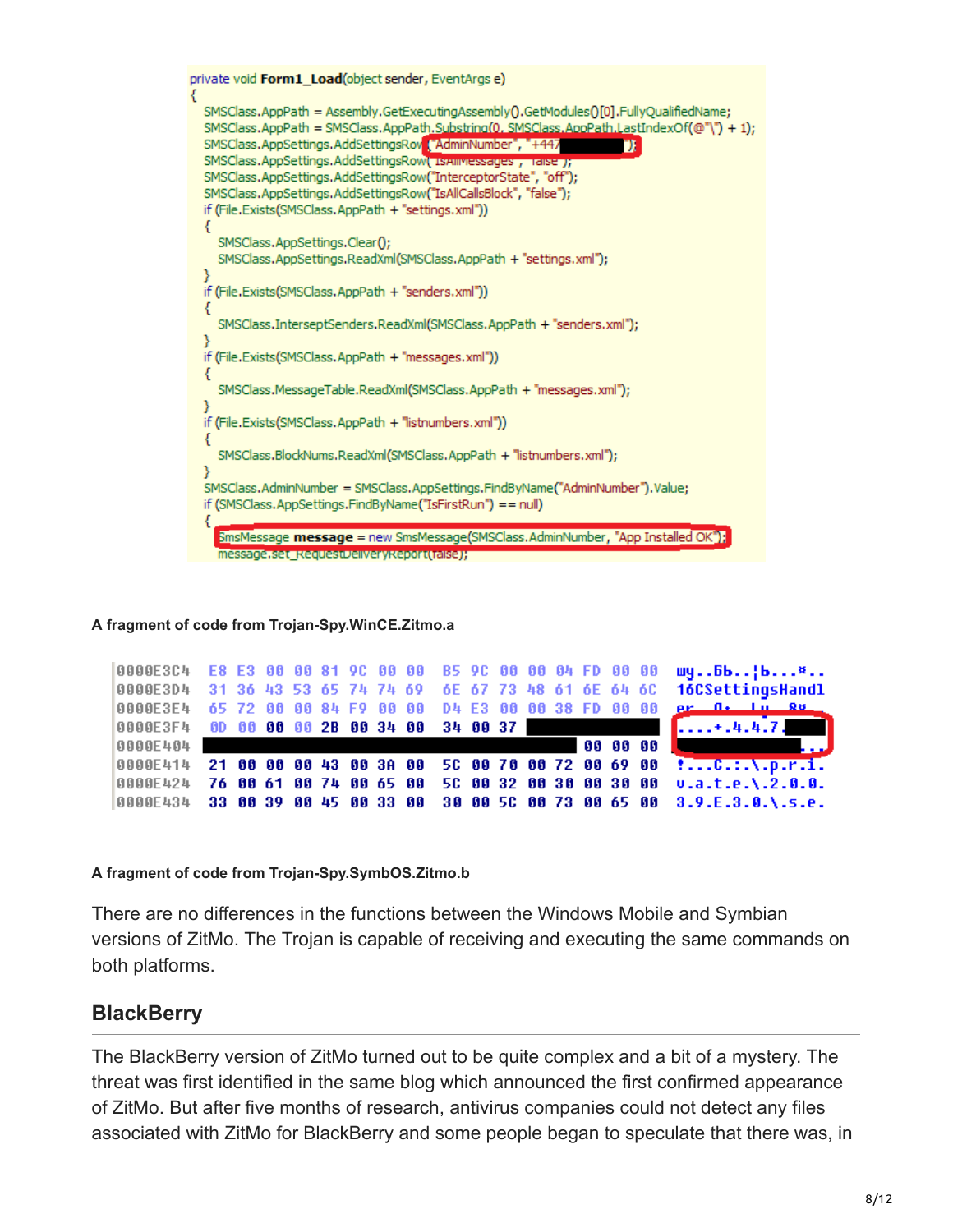fact, no active BlackBerry version of ZitMo. Kaspersky Lab finally detected the file sertificate.cod shortly after the second ZitMo attack in late February 2011, which turned out to be the elusive ZueS-in-the-Mobile for BlackBerry.



#### **A fragment of the sertificate.cod file**

A quick glance at the file shows that in terms of the commands for this ZitMo version, there are no major differences from the other versions. A more detailed analysis brought the following to light.

The main methods used by this Trojan are stored in the file OptionDB.java. Among the names of the methods, one can find getAdminNumber, which is used, among other things, in the following Trojan installation confirmation process:



#### **A part of the Trojan's installation confirmation process**

Logical methods can be found, such as isForwardSms, which determines whether or not a text message will be forwarded, and isBlockAllCalls determines whether or not telephone calls will be blocked.

The main processes required by this program's operations can be found in the file SmsListener.java. These include, for example, a number verification process to identify the senders of incoming text messages that then determines which messages should be forwarded to the malicious users.

### **Android**

ZitMo for Android was detected last of all, in early July 2011. The sample that was found is very different from all previous ZeuS-in-the-Mobile versions. The threat's functions are so primitive that it might seem as though the APK file is entirely unconnected to ZitMol. However, research confirmed that it really is ZeuS-in-the-Mobile for Android.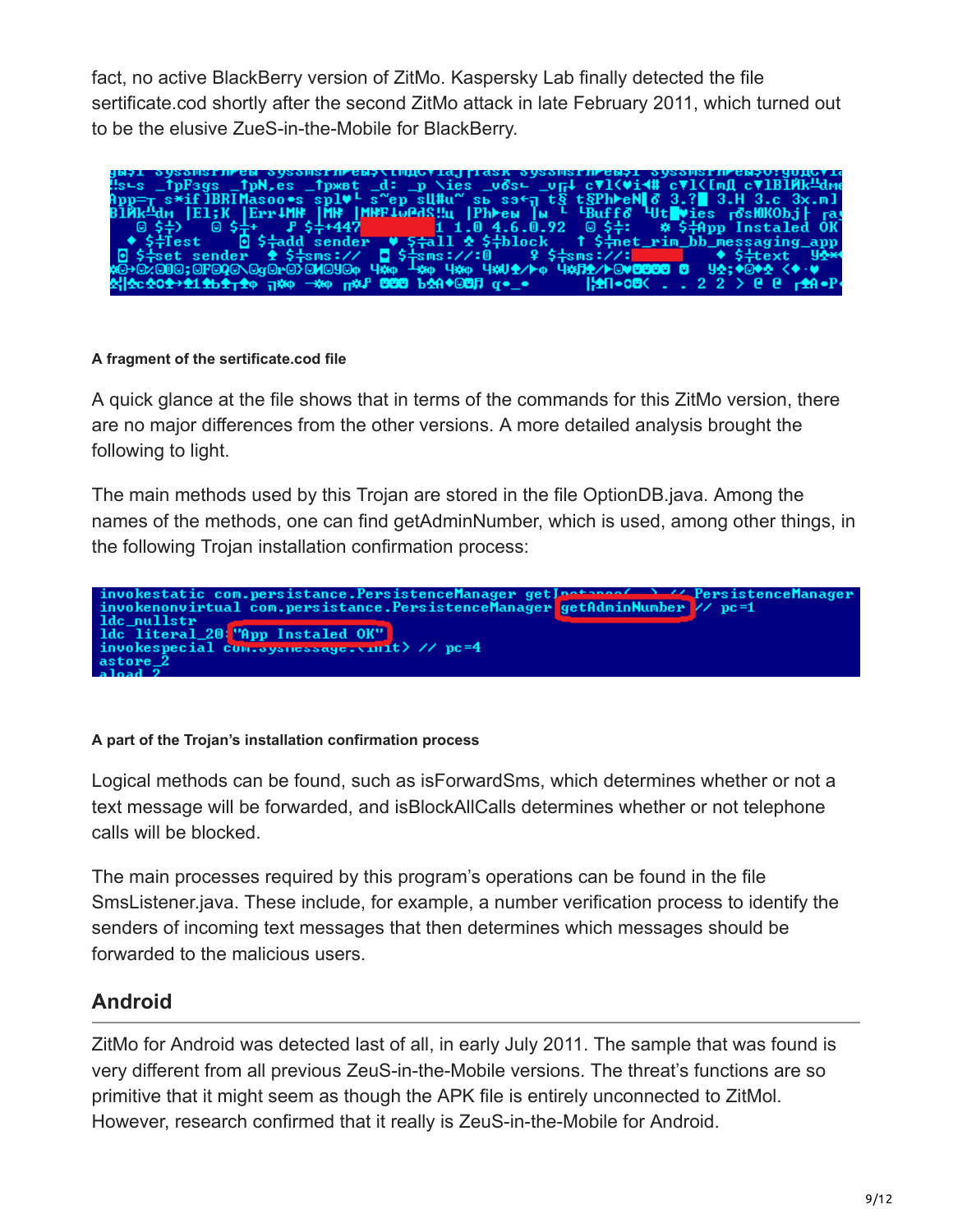We have written about how ZeuS operates. In brief, when a user attempts to visit his bank's website and log in, he will instead see a page that has been modified by ZeuS asking him to enter data which is then sent to a malicious user's server, not the bank.

The first attacks using ZitMo for Android began in the first two weeks of June. The tactics used to spread the threat were the same. The following message was found in one of the configuration files of Trojan-Spy.Win32.Zbot:

| <b>Trusteer</b> Building trust online                                                                                                                                                                                                     |           |
|-------------------------------------------------------------------------------------------------------------------------------------------------------------------------------------------------------------------------------------------|-----------|
| Dear Customer!                                                                                                                                                                                                                            |           |
| Trusteer is glad to announce the new mobile app which protects your phone while working with online<br>banking, receiving and sending SMS and making calls.                                                                               |           |
| Over 22 millions customers, banks and financial instututions use our programm software to make<br>payments, transfers and other operations securely. If you're working with our software, your security is<br>protected by professionals. |           |
| Please chose your phone's operating system:                                                                                                                                                                                               |           |
| iOS (iPhone)                                                                                                                                                                                                                              |           |
| BlackBerry                                                                                                                                                                                                                                |           |
| Android                                                                                                                                                                                                                                   |           |
| Symbian (Nokia)                                                                                                                                                                                                                           |           |
| Other<br>o                                                                                                                                                                                                                                |           |
| Continue                                                                                                                                                                                                                                  | No Thanks |

#### **ZeuS's "welcome message"**

Once a user selects "Android" and clicks "Continue", he is led to the following page, where he is "strongly recommended" to download "a special software which will help to protect you from fraud".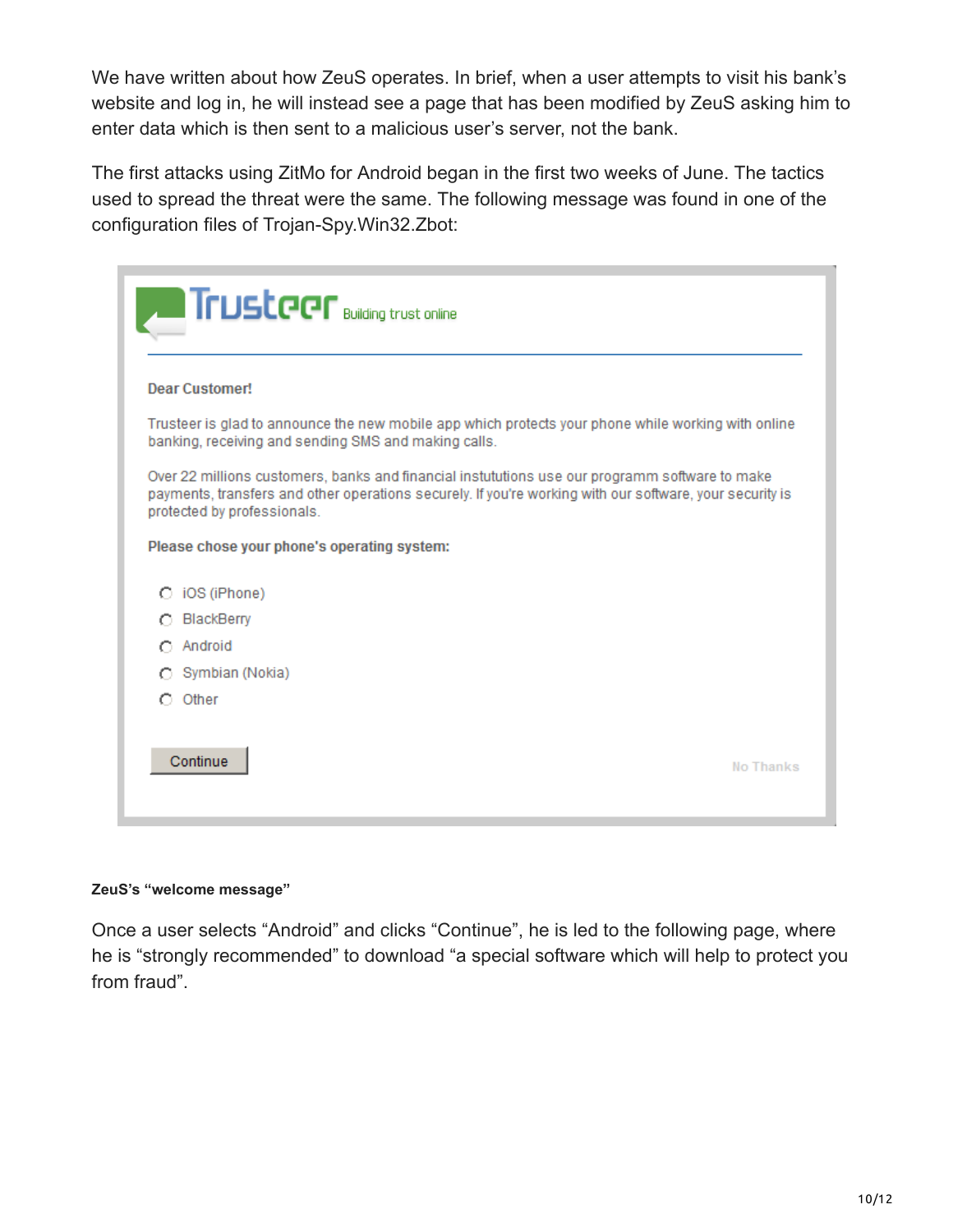|                                            | <b>Trusteer</b> Building trust online                                                                                                                                                                                                                         |
|--------------------------------------------|---------------------------------------------------------------------------------------------------------------------------------------------------------------------------------------------------------------------------------------------------------------|
| which will help to protect you from fraud. | Due to the becoming more frequent internet fraud cases with text messages it is strongly<br>recommended to the customers owning mobile phones with Android OS to install a special software                                                                   |
| address:                                   | For the software installation open the internet browser on the mobile and enter the following URL                                                                                                                                                             |
| http://                                    | .com/tr.apk                                                                                                                                                                                                                                                   |
|                                            | When the installation is completed you'll see a new program called "Trusteer Rapport" in the<br>Application folder on your mobile. You need to start the program then enter the activation code<br>indicated there into the field below and press "Activate". |
| <b>Activation code:</b>                    | Activate                                                                                                                                                                                                                                                      |

#### **A recommendation to download a so-called anti-fraud utility**

If a user selects an OS other than Android, then nothing will happen. The user will see the following message.

| <b>Trustader</b> Building trust online                                               |  |
|--------------------------------------------------------------------------------------|--|
| Operation system of your mobile device does not need additional protection.<br>Close |  |
|                                                                                      |  |

#### **The message for non-Android users stating that no "additional protection" is required**

In other words, this specific version of ZitMo targets the Android platform exclusively.

After downloading and installing the allegedly legitimate software, the user will receive the malicious program on his smartphone, the only purpose of which is to forward all incoming text messages (including those with mTAN codes) to a remote server (http://\*\*\*\*\*\*rifty.com/security.jsp) in the following format: